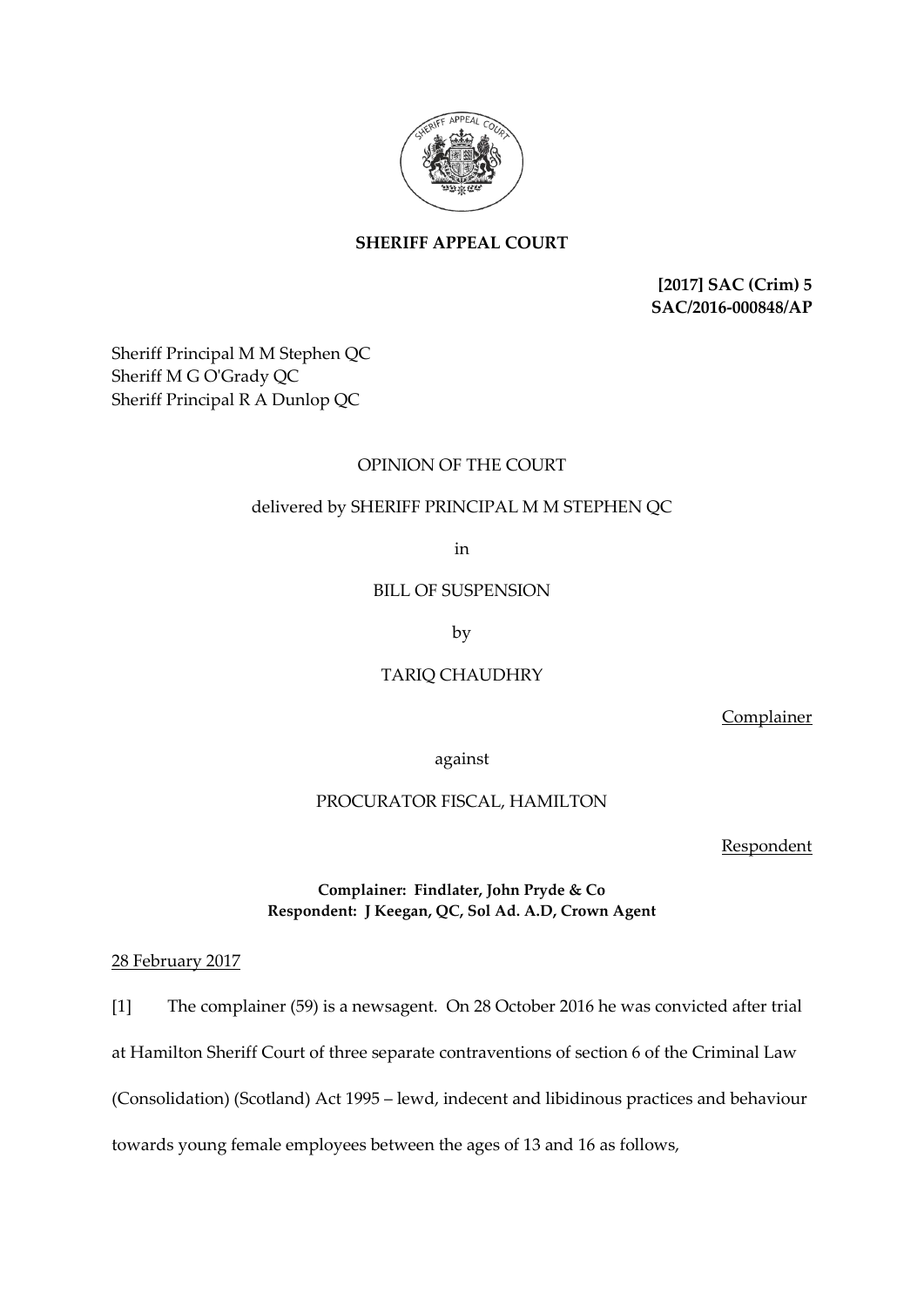"*(001) between 1 April 2008 and 30 November 2008, both dates inclusive at Darroch's Newsagents, Main Street, Bothwell you TARIQ CHAUDHRY did use lewd, indecent and libidinous practices and behaviour towards N.F., care of Police Service of Scotland then an employee born 2 May 1994, a girl then of or over the age of 12 years and under the age of 16 years, and did make remarks of a sexual nature, cause her to view images of a sexual nature, handle her breasts and vagina and handle her body;*

*CONTRARY to the Criminal Law (Consolidation) (Scotland) Act 1995, Section 6*

*(002) between 1 October 2005 and 24 June 2007, both dates inclusive at Darroch's Newsagents, Main Street, Bothwell you TARIQ CHAUDHRY did use lewd, indecent and libidinous practices and behaviour towards L.M., care of Police Service of Scotland then an employee born 23 June 1991, a girl then of or over the age of 12 years and under the age of 16 years, and did make remarks of a sexual nature, handle her body; and cause her to view images of a sexual nature. CONTRARY to the Criminal Law (Consolidation) (Scotland) Act 1995 Section 6*

*(003) on various occasions between 1 October 2007 and 30 December 2007, both dates inclusive at Darroch's Newsagents, Main Street, Bothwell you TARIQ CHAUDHRY did use lewd, indecent and libidinous practices and behaviour towards L. I., an employee born 26 July 1994, then aged 13, a girl then of or over the age of 12 years and under the age of 16 years, and did make remarks of a sexual nature. CONTRARY to the Criminal Law (Consolidation) (Scotland) Act 1995, Section 6"*

On 30 November 2016 he was sentenced to 9 months imprisonment (3 months on each

charge consecutive to each other).

[2] In this bill he argues that his conviction and sentence should be quashed as he was denied a fair trial. He bases that argument on remarks made by the sheriff at the conclusion of the evidence of the complainer in charge 1 N.F. Charge 1 is clearly the most serious of the three charges. N.F. is a vulnerable witness and the court allowed her to give evidence with the use of screens (in terms of 271K of the Criminal Procedure (Sc) Act 1995) and in the presence of a supporter from the witness service (in terms of section 271L of the same Act). The sheriff reports that the witness became significantly distressed during her evidence. Statement of fact 2 in the bill is in these terms:-

*"That on 28 October 2016 the first witness called by the respondent's depute in court at the trial was the said N.F. At the conclusion of her evidence the sheriff presiding*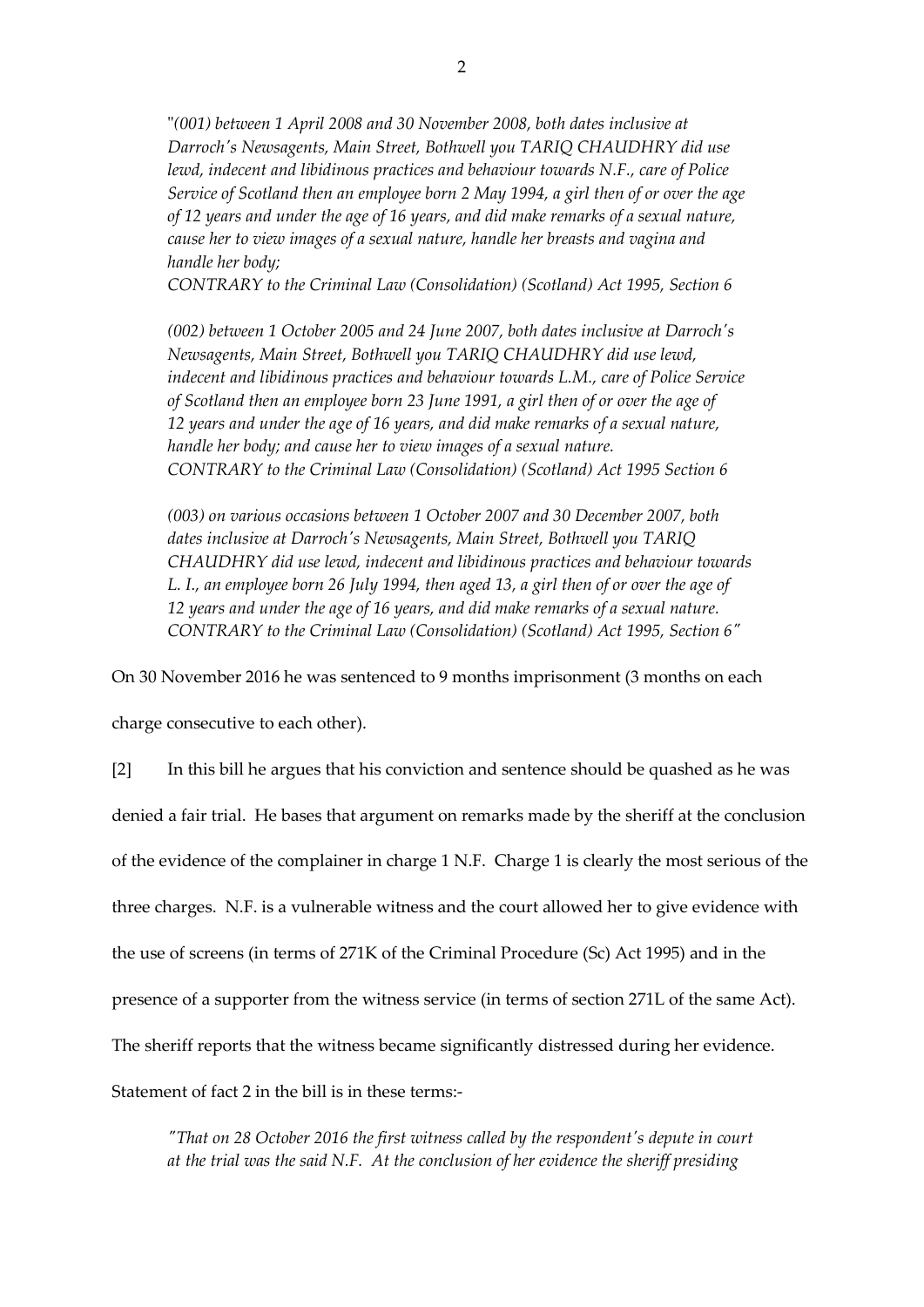*over the trial thanked the witness. The sheriff then told the witness that she had been very brave in giving her evidence."*

[3] The sheriff accepts that he made that comment and that it was an instinctive remark. He explains the context in which it was made adding "*for the avoidance of doubt I had not made up my mind on the credibility and reliability of the witness when I made the comment*." N.F. was the first crown witness and the first complainer to give evidence. Three female complainers gave evidence in support of the charge in which they featured. The *Moorov* doctrine applied. The sheriff found that the complainer had systematically abused young girls who were working for him in what was their first job.

[4] Statement of fact 4 in the bill of suspension is in the following terms:-

"*That the sheriff acted erroneously, oppressively, unjustly and contrary to law in stating to the first crown witness, at the conclusion of her evidence, that she had been very brave in giving her evidence. Such a comment would create a suspicion in the mind of the reasonable man that the sheriff was not impartial. The sheriff thereby denied the complainer the appearance of a fair trial*".

[5] In support of the bill counsel for the complainer argued that the remark made by the sheriff was sufficient to raise a suspicion in the mind of a reasonable man that the sheriff was not impartial thereby denying the complainer a fair trial. Counsel made reference to *Hogg v Normand 1992 SLT* 736 which followed *Bradford v McLeod 1985 SLT 244*. In *Bradford v McLeod* the Lord Justice Clerk set out the test to be applied where it is alleged there had been a lack of impartiality or where a suspicion as to the judge's impartiality is raised. It was submitted that the case of *Hogg v Normand* is similar in facts and circumstances to the present appeal. In *Hogg* the sheriff commented to the mother of two young girls who had just given evidence that they could leave the court and that she should be proud of her daughters who were a credit to her. That remark was sufficient to raise a suspicion in the mind of a reasonable man that justice was not impartial. In this case, although it was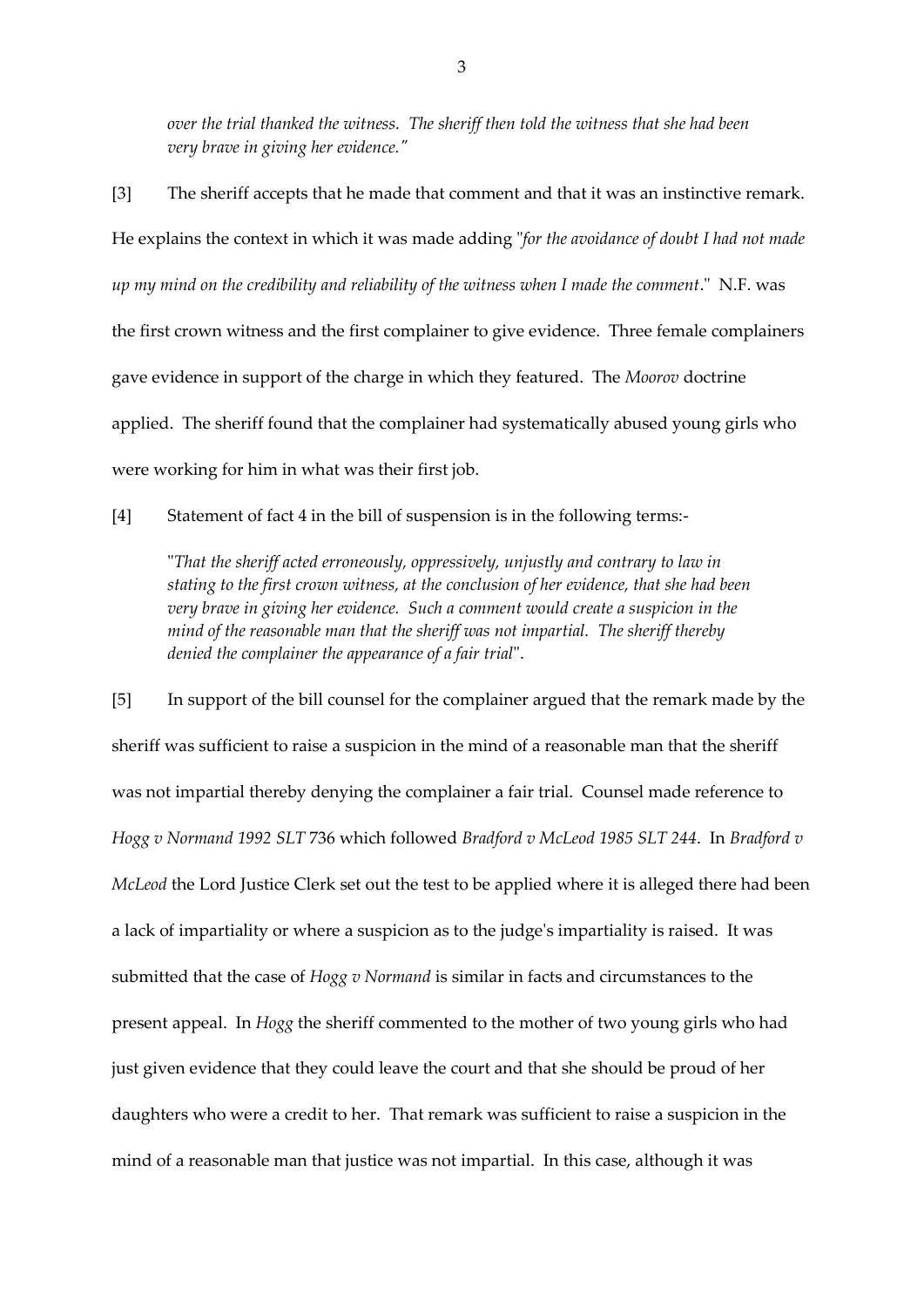accepted that the remark made by the sheriff was made in good faith and with the best of intentions, it was likewise such as to raise in the mind of a reasonable man a suspicion that justice was not impartial. Even if there is no actual bias the appearance of bias or partiality is sufficient to lead to a miscarriage of justice and the conviction should be quashed. The comment by the sheriff could be interpreted as approval or acceptance of the evidence given by N.F.

[6] The advocate depute argued that the comment made by the sheriff would not create a suspicion in the mind of the reasonable man that the sheriff was not impartial. Nor would it create a suspicion that the sheriff had prematurely formed a concluded view on the credibility and reliability of the first crown witness. Plea in law 2 was erroneous. Under reference to *Richardson v Pirie 2011 SCCR 338* the reasonable, informed observer on whom the test is based is not an individual who is unduly sensitive or suspicious. Instead, that observer would take the view that the sheriff's comment was an attempt to comfort a witness who had been distressed when giving distressing evidence of a sexual and very personal nature. We should therefore refuse the prayer.

[7] The issue we have to decide is one of impartiality. An accused is entitled to the protection afforded by Article 6(1) of the European Convention of Human Rights which states: "*That in the determination of his civil rights and obligations or 'of any criminal charge against him' everyone is entitled to a fair and public hearing within a reasonable time by an independent and impartial tribunal established by law".* The question is whether the conduct of the sheriff in making the remarks he did following the evidence of the first crown witness can be said to give rise to the appearance of a lack of impartiality standing the accused's right to a fair trial by an impartial tribunal.

4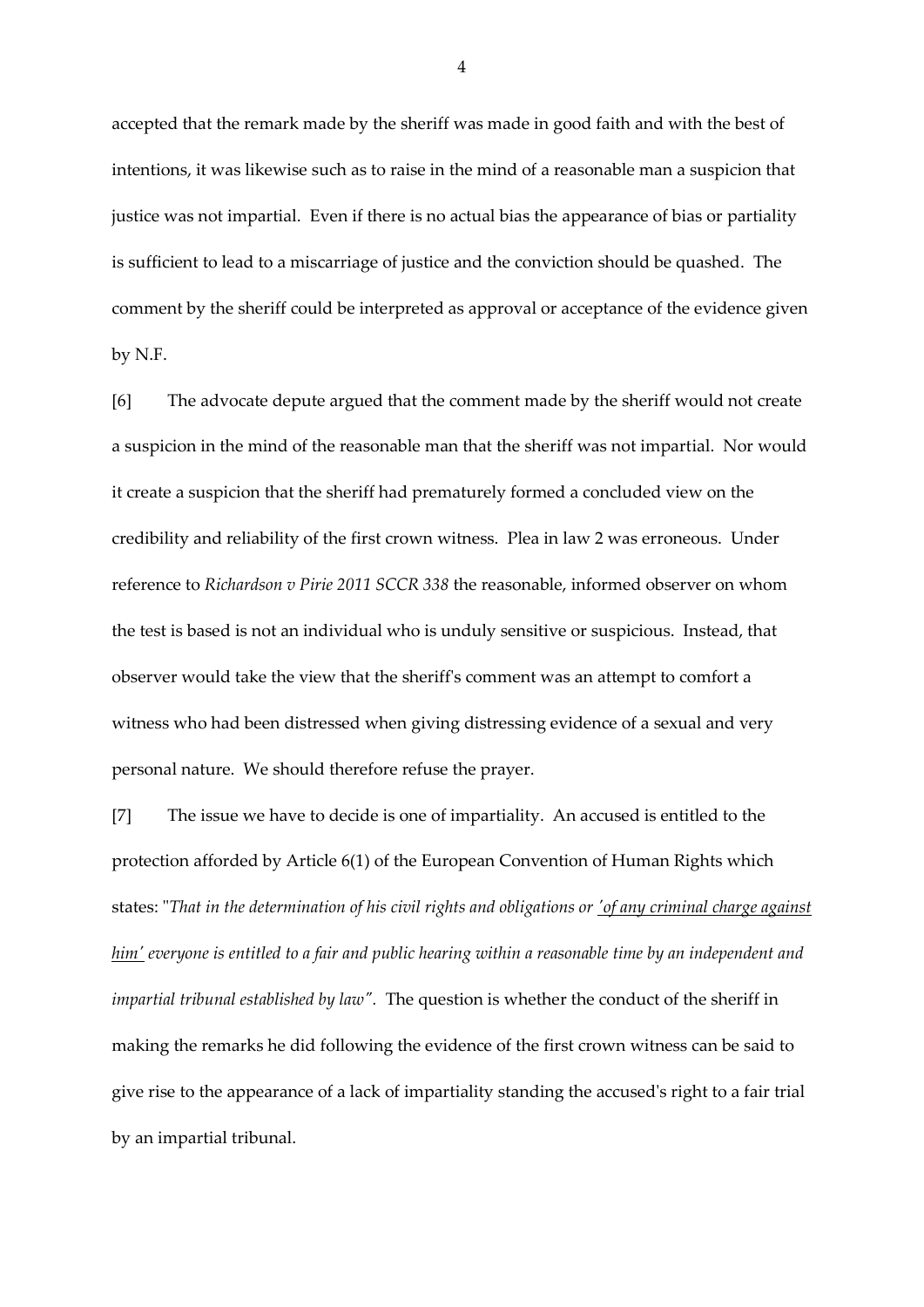[8] We were referred to Scottish cases which considered the issue of bias or lack of impartiality. In *Hogg v Normand* the High Court of Justiciary approved the test set out in *Bradford v McLeod* (supra) which in turn derived from the judgment of Eve J. in *Law v Chartered Institute of Patent Agents [1919] 2 ch.276* to the effect that: "*if there are circumstances so affecting a person acting in a judicial capacity as to be calculated to create in the mind of a reasonable man a suspicion of that person's impartiality, those circumstances are themselves sufficient to disqualify although in fact no bias exists".* That principle has now been refined in *Porter v Magill [2001] UKHL 67* and applied in the Scottish criminal appeal *O'Neill and Another v HMA [2013] UKSC 36.* In *O'Neill* the U.K. Supreme Court approved the test in *Porter v Magill* which is: "*whether the fair minded and informed observer, having considered the facts, would conclude that there was a real possibility that the tribunal was biased*". Would the fair minded observer informed as to the correct facts in this case conclude that there was a real possibility that the sheriff was biased? It has been said, and in our view correctly so, that this approach must be assessed in the light of the judicial oath and the ability of a professional judge to act in accordance with that oath also taking into account judicial training and experience.

[9] In this case the sheriff made the comments he did at the conclusion of the evidence of the first crown witness. The sheriff reports that the witness had been extremely distressed when giving her evidence, no doubt recalling the events when she was a teenager in the employment of the complainer. She spoke of behaviour being perpetrated towards her by the accused which was clearly of a sexual nature and which would be embarrassing and demeaning. The sheriff's intention was to try to be decent to a witness who had been very distressed. The words complained of are these – "*you have been very brave in giving evidence*". In our opinion, that comment is likely in the mind of a fair minded and informed observer to

5